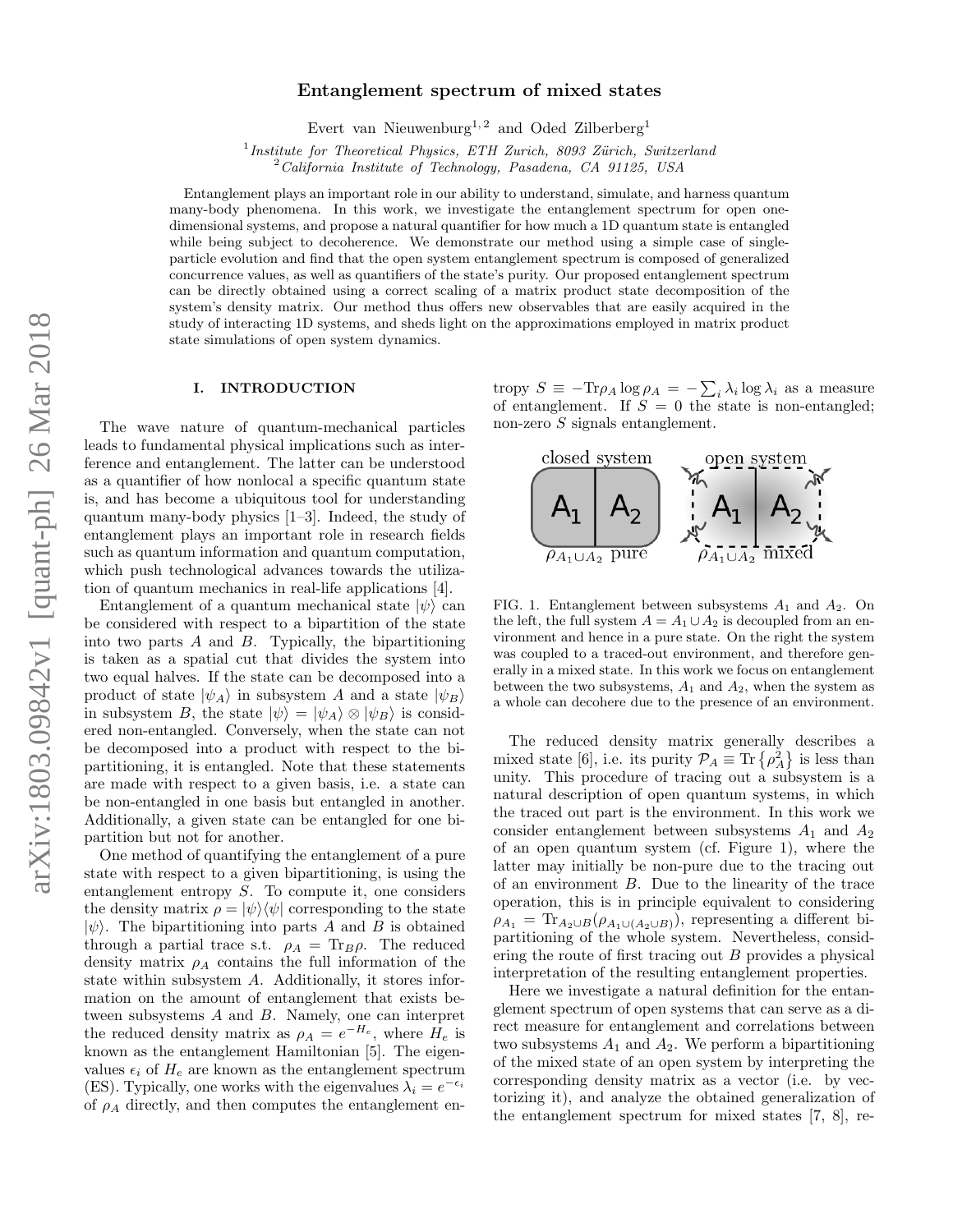ferred to as the operator space entanglement spectrum (OSES) [9, 10].

We find here that the OSES directly encodes information about the purity of the mixed state as a whole, as well as of its bipartitioned subparts. Focusing on the case of a single-particle excitation we highlight that the OSES additionally encodes nonlocal bipartite entanglement information (in the form of generalized concurrence values), similar to the closed system entanglement spectrum. Importantly, the OSES can be readily obtained numerically using matrix product state (MPS) decomposition of the system's vectorized density matrix. As result, our work highlights what kind of information is neglected when using such algorithms with a finite bond dimension, and appropriate transformations before truncation may be used to preserve these quantities [11].

Our procedure for defining the OSES of the mixed state operator  $\rho_A$  is identical to that used in the discussion of operator space entanglement entropy (OSEE) [7, 9, 12]. The procedure for numerically obtaining the OSES differs in an important way from the OSEE procedure by a re-scaling factor. The OSES has rarely been considered directly, but was previously shown to indicate symmetry protected topological states in open systems via its degeneracy structure [13], by a direct extension of the known results for the closed system [14].

Our paper is structured as follows: in Sec. II, we review the formalism for obtaining the OSES. In Sec. III, we obtain an analytic description for the case of singleexcitation mixed states, followed by two demonstrations of these results for simple one-dimensional spin-chains on small chains in Sec. IV. We discuss the impact and scope of our results in Sec. V.

# II. OPERATOR SPACE ENTANGLEMENT SPECTRUM

Inspired by the process of obtaining the entanglement spectrum at a bipartitioning of a pure state [5], we present here a method for obtaining a meaningful entanglement spectrum for a mixed state. We refer to Appendix B for more details on the pure state entanglement spectrum.

We consider the density matrix  $\rho$  of an open system A, e.g.  $\rho$  may be obtained by tracing out an environment. The density matrix can be written in a Liouville space as a vector  $|\rho\rangle$  [7, 8] by a procedure referred to as vectorization. Then, in analogy to the construction of density matrices from pure states, we can define a Hermitian matrix  $Q$  as

$$
Q = |\rho\rangle\langle\rho| \,. \tag{1}
$$

We now consider a bipartition of  $Q$  into subparts  $A_1$ and  $A_2$ , and trace out the latter to obtain

$$
Q_{A_1} = \text{Tr}_{A_2} Q. \tag{2}
$$

We can write  $Q_{A_1} = e^{-\tilde{H}_e}$ , where  $\tilde{H}_e$  is interpreted as some Hamiltonian with a spectrum  $\tilde{\epsilon}_i$ , which is the operator space entanglement spectrum. In the following, we will work with the eigenvalues  $\Lambda_i = e^{-\tilde{\epsilon}_i}$  of  $Q_{A_1}$  and refer to these exponential values as the OSES.

The main aim of our work is to investigate the physical information encoded in the  $\Lambda_i$ . Before presenting a more rigorous analysis of the OSES, we want to highlight one immediate consequence of this definition of  $\Lambda_i$ . From the structure of Q it is apparent that the trace over the matrix Q is  $\text{Tr}Q = \text{Tr}\rho^2$ , i.e., it equals the purity of the system. Considering that (i)  $\Lambda_i$  are the eigenvalues of  $Q_{A_1}$  and (ii) Tr $Q = Tr_{A_1} Q_{A_1}$ , we readily obtain that the sum of the OSES is the purity  $\text{Tr}\rho^2 = \sum_i \Lambda_i$ . This important property is sometimes overlooked in matrix product state simulations of open systems, because the  $\Lambda_i$  are typically scaled s.t.  $\sum_i \Lambda_i^2 = 1$ .

# A. Partial trace of Q

Let us now continue with the partial-tracing of Q. We begin by introducing a set of local basis matrices that span a local Hilbert space  $\mathcal{H}$ , and denote them  $\Gamma_{i_n}^{[n]}$ . The superscript n indicates the site n, and the subscript  $i_n =$  $1 \dots d^2$  with  $d = \dim \mathcal{H}$ . A general density matrix  $\rho$  on L sites can now be decomposed using a tensor product of these basis matrices as:

$$
\rho = \sum_{i_1...i_L} P_{i_1...i_L} \Gamma_{i_1}^{[1]} \otimes \cdots \otimes \Gamma_{i_L}^{[L]}.
$$
 (3)

In doing so, we have assumed that every site has the same local Hilbert space of dimension d. We then denote the vectorized matrices  $|\Gamma_{i_n}^{[n]} \rangle$ , and they are chosen to obey the following on-site normalization condition:

$$
\langle \Gamma_{i_n}^{[n]} \mid \Gamma_{i_m}^{[n]} \rangle = \frac{1}{d} \text{Tr} \Gamma_{i_n}^{[n] \dagger} \Gamma_{i_m}^{[n]} = \delta_{i_n, i_m}, \tag{4}
$$

where the first equality defines the inner product between vectorized matrices. In the following, we will assume that the local Hilbert space is that of a spin-1/2, i.e. the local basis can be composed of the identity matrix plus Pauli matrices,  $\sigma_{i_n}$  with  $i_n = 0, 1, 2, 3$ . In general for spins S, the generators of  $SU(2S+1)$  provide such a basis. We will introduce our choice for the basis matrices in the next section. For ease of notation, we will drop the superscript site labels wherever possible.

Using the vectorized density matrix in this basis, the matrix  $Q$  can be written as follows:

$$
Q = \sum_{i_1...i_L,\alpha_1...\alpha_L} P_{i_1...i_N} P_{\alpha_1...\alpha_N} |\Gamma_{i_1}\rangle \cdots |\Gamma_{i_L}\rangle \langle \Gamma_{\alpha_1}|\cdots \langle \Gamma_{\alpha_L}|\,, (5)
$$

The process of tracing out the sites  $m+1$  through L then leads to

$$
\mathrm{Tr}_{m+1...L}Q = \sum_{j_{m+1}...j_L} \langle \Gamma_{j_{m+1}} | \cdots \langle \Gamma_{j_L} | Q | \Gamma_{j_{m+1}} \rangle \cdots | \Gamma_{j_L} \rangle \tag{6}
$$

$$
= \sum_{i_1...i_m,\alpha_1...\alpha_m} C_{i_1...i_m;\alpha_1...\alpha_m} |\Gamma_{i_1} \rangle \cdots |\Gamma_{i_m} \rangle \langle \Gamma_{\alpha_1} | \cdots \langle \Gamma_{\alpha_m} |,
$$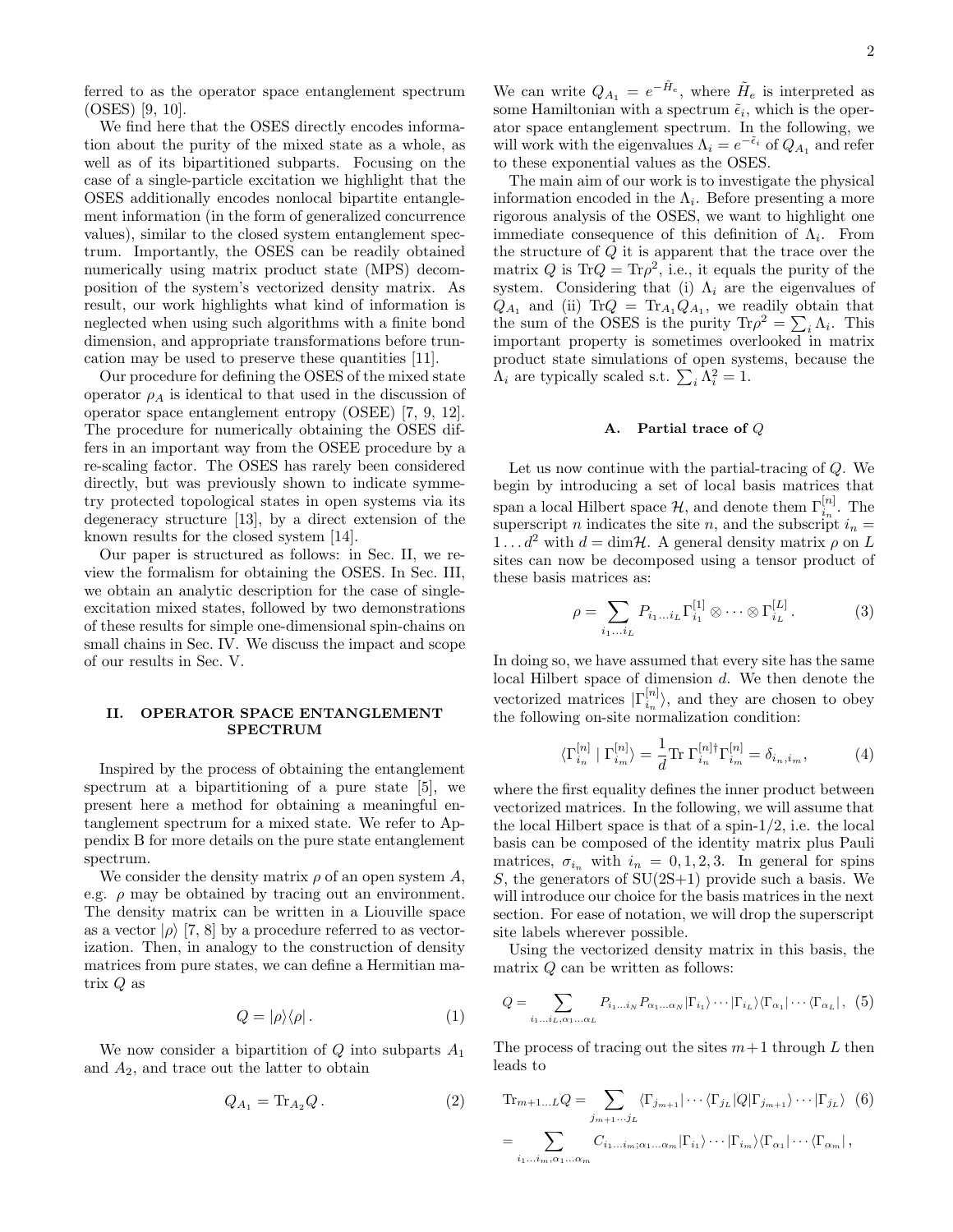where we have defined the prefactors

$$
C_{i_1...i_m;\alpha_1...\alpha_m} = \left( \sum_{j_{m+1}...j_L} P_{i_1...i_m;j_{m+1}...j_L} P_{\alpha_1...\alpha_m;j_{m+1}...j_L}^* \right), (7)
$$

which can be placed in a matrix C of size  $d^{2m} \times d^{2m}$ . When considering a local basis composed of Pauli matrices for a spin-1/2 system, C is therefore of size  $4^m \times 4^m$ .

Having defined a procedure for obtaining the partialtrace of  $Q$ , the OSES  $\Lambda_i$  is obtained by diagonalizing the remaining matrix  $Q_{A_1}$ . This is equivalent to obtaining the eigenvalues of the matrix  $C$ . This is a challenging task in general, and we will focus on the case of a single excitation in the following. We note that efficient numerical methods for obtaining the OSES in the case of many-body systems exist, see Appendix. A.

### III. SINGLE EXCITATION

In this section, we detail a specific example for the type of information encoded in  $\Lambda_i$ . We restrict ourselves to the case of a single excitation, and do not consider particle-loss processes here. Rather, we will include general decoherence processes that make the state non-pure.

As a set of basis matrices, we choose the set

$$
\Gamma_{i_n}^{[n]} \in \left\{ \begin{pmatrix} 1 & 0 \\ 0 & 0 \end{pmatrix}, \begin{pmatrix} 0 & 0 \\ 0 & 1 \end{pmatrix}, \begin{pmatrix} 0 & 0 \\ 1 & 0 \end{pmatrix}, \begin{pmatrix} 0 & 1 \\ 0 & 0 \end{pmatrix} \right\},\
$$

and introduce the shorthand notation  $\{\sigma_e, \sigma_f, \sigma_+, \sigma_-\}$ for these matrices, respectively. The matrices  $\sigma_{e,f}$  describe an empty or full site, and  $\sigma_{\pm}$  describe the corresponding off-diagonal elements. Notice that with this definition of the basis matrices, the  $1/d$  normalization factor in Eq. 4 is not needed.

Using this notation, the basis states for the L-site system with a single excitation can be divided into two groups. The first group are basis states that are made out of products of  $\sigma_{e,f}$ , corresponding to the diagonals of the density matrix. In particular, for a single excitation this means only those states in which a single site  $n$ has  $\sigma_f$  as its local basis, whilst the others are empty with  $\sigma_e$ . The other group of basis states spans the off-diagonal elements (the coherences) of the density matrix and consists of states where a pair of sites are connected using  $\sigma_{\pm}$  and the others are empty. These are the only allowed basis states for a single excitation, and we use the shortcut notation for the coefficients in Eq. (3) of the former type as  $P_{j=f}$  (corresponding to e.g.  $P_{e...efe...e}$  with the f at position j), and the latter as  $P_{j=+,l=-}$ .

Since we will be considering mixed states, it is useful to decompose the *i*, *j*-entry of the density matrix as  $\xi_{ij}\rho_{ij}$ , where  $\xi_{ij}$  are complex numbers representing decoherence, i.e.,  $\xi_{ii} \equiv 1$  on the diagonal of the density matrix and  $|\xi_{ij}| \leq 1$  for the off-diagonal elements. In particular, a pure state has  $\xi_{ij} = 1$  for all  $i, j$ .

In the above notation the coefficients  $P_{j=f}$  correspond simply to  $\rho_{jj}$ , i.e. to the density  $n_j$  at site j. Additionally, it sets an important relation for the case of an initially pure state, namely,

$$
P_{j=+,l=-}P_{j=-,l=+} = |\xi_{jl}|^2 P_{j=f} P_{l=f} . \tag{8}
$$

This relation stems from the fact that the density matrix is a Hermitian operator that describes a pure state that can decohere. Since the density matrix is Hermitian, the left-hand side of Eq. (8) can be further reduced to  $|P_{j=+,l=-}|^2$ .

We are now in a position to use these relations to obtain an exact expressions for the OSES. To do so, we construct the matrix C obtained by a bipartitioning of the system between sites m and  $m+1$  [cf. Eq. (7)] and obtain its eigenvalues  $\Lambda_i$ . In the single excitation case, the matrix C decomposes into three subblocks corresponding to the cases where: (i) the particle is fully traced out (i.e. it was in subsystem  $A_2$  and no coherences connected it to subsystem  $A_1$ ), (ii) the particle is fully on the remaining side (subsystem  $A_1$ ), and (iii) the particle has some coherent part that spans across the bipartition. The OSES will be composed of the eigenvalues of these subblocks, which we discuss in detail in the next sections.

#### A. The particle is fully in subsystem  $A_2$

In this case the subblock consists of just a single element. The indices of C correspond to empty chains due to the fact that the particle remained in the subsystem that was traced out, i.e., the indices of C are  $i_k = e$  and  $\alpha_k = e$  for all  $1 \leq k \leq m$ . Therefore, the OSES that originates from this block is directly the C-matrix element itself, i.e.,

$$
\Lambda_1 \equiv C_{\mathbf{e}_m, \mathbf{e}_m}
$$
\n
$$
= \sum_{j=m+1}^{L} |P_{j=f}|^2 + 2 \sum_{j=m+1}^{L} \sum_{l=m+1, l \neq j}^{L} |P_{j=+,l=-}|^2
$$
\n
$$
= \sum_{j,l=m+1}^{L} |\xi_{jk}|^2 P_{j=f} P_{l=f} \equiv P_{A_2}, \tag{9}
$$

where we have used notation  $\mathbf{e}_m \equiv e \dots e$ . We have, m times

additionally, inserted the shorthand single-particle basis notation into Eq. (7), and have used Eq. (8). Importantly, the last equality highlights that the expression (9) that we have obtained encodes the purity of subsystem  $A_2$ , i.e.,  $\mathcal{P}_{A_2} \equiv \text{Tr} \rho_{A_2}^2$  with  $\rho_{A_2} \equiv \text{Tr}_{A_1} \rho$ . One of the single excitation OSES' entries therefore corresponds to the purity of the traced-out subsystem.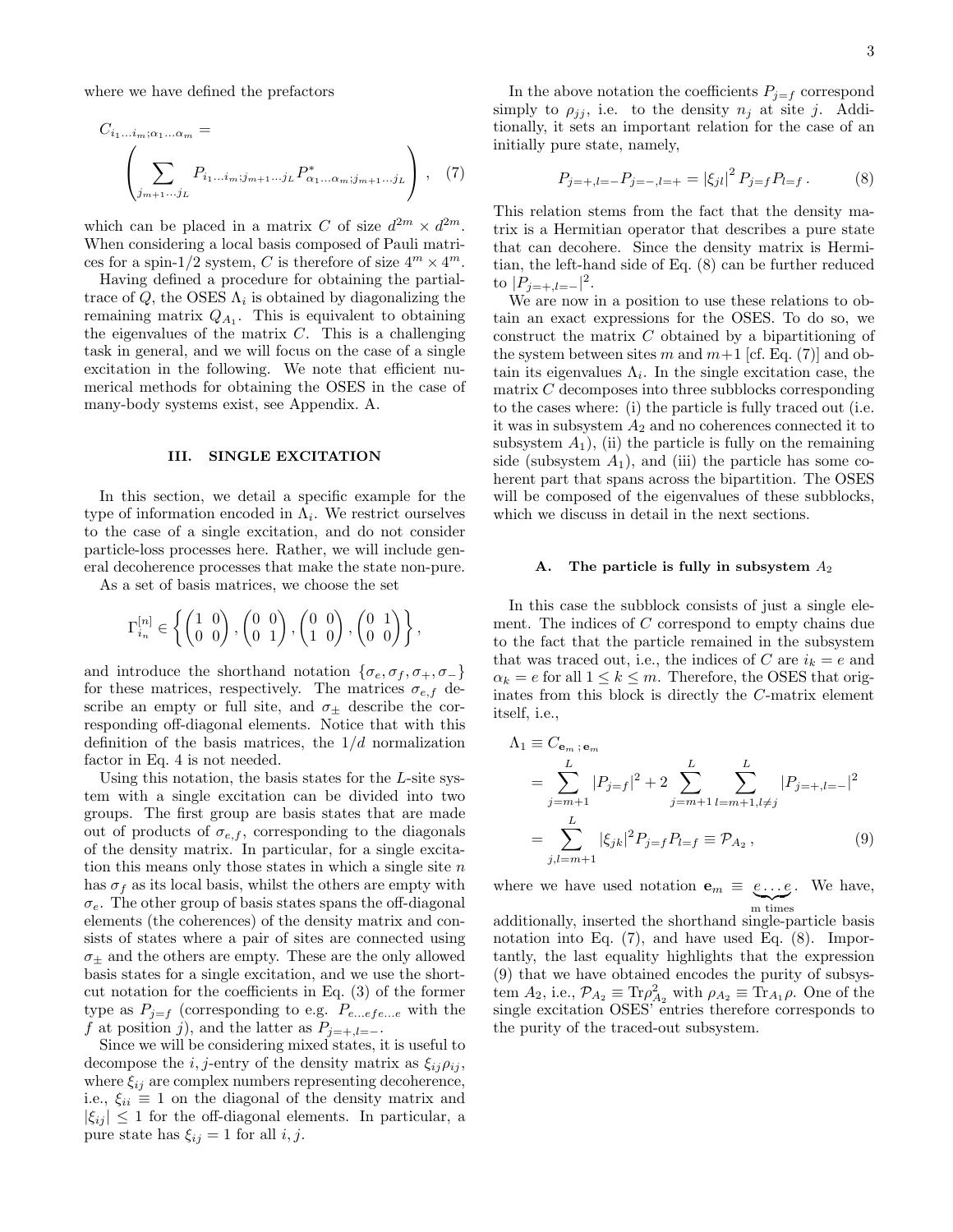In this case, the non-zero elements of  $C$  have the form

$$
C_{i_1\ldots i_m;\alpha_1\ldots\alpha_m} = P_{i_1\ldots i_m;\mathbf{e}_{L-m}} P_{\alpha_1\ldots\alpha_m;\mathbf{e}_{L-m}}^* ,\qquad(10)
$$

representing the case where the single particle and its basis decomposition in the  $A_1$  subsystem solely appear in independent C elements. The size of this block is equal to the number of possible single particle configurations within the basis  $i_1 \ldots i_m$ , i.e., all the density and coherences within subsystem  $A$ . There are  $m$  of the former, and  $m(m-1)$  of the latter, and hence the block is of size  $m^2 \times m^2$ .

The subblock of this case can be directly expressed as  $\mathbf{v} \cdot \mathbf{v}^{\dagger}$ , where **v** is a column vector with elements  $P_{i_1...i_m;e_{L-m}}$  as its entries. Correspondingly, there is a single eigenvalue for this subblock given by

$$
\Lambda_2 \equiv \text{Tr } \mathbf{v} \cdot \mathbf{v}^\dagger = \mathcal{P}_{A_1} \,. \tag{11}
$$

In other words, the OSES has another entry corresponding to the purity of the subsystem  $A_1$  that was not traced out.

# C. The particle's coherence extends across the bipartition

We are left with coherences between sites that are on opposite sides of the cut. This means that we deal here with matrix elements with indices  $i_1 \ldots i_m$  and  $i_{m+1} \dots i_L$  marking empty sites with a single position where  $s = \pm$  can appear. Correspondingly, this block is of size  $2m \times 2m$ .

we denote  $G+_{i}$  as a string of e's with a single + at index j, and  $G-<sub>j</sub>$  as the same string but with a – at index *j*. The most general form of such elements of  $C$  is

$$
C_{Gs1_j;Gs2_k} = \sum_{s3} \sum_{l=m+1}^{L} P_{j=s1;l=s3} P_{k=s2;l=s3}^*,\qquad(12)
$$

where the indices  $s1, s2, s3 = \pm$  and  $1 \leq j, k \leq m$ . Taking into account that, in our single-particle case,  $s3 = -s1$  but also  $s3 = -s2$ , we have nonvanishing elements solely when  $s1 = s2 = s$ . As a result, this block of C splits into two independent subblocks, each of size  $m \times m$ .

Each of these  $m \times m$  subblocks have two types of entries. On the diagonal of each subblock,  $j = k$ ,

$$
C_{Gs_j, Gs_j} = \sum_{l=m+1}^{L} |P_{j=s;l=-s}|^2.
$$
 (13)

The off-diagonal elements of each subblock, then, take the form

$$
C_{Gs_j, Gs_k} = \sum_{l=m+1}^{L} P_{j=s;l=-s} P_{k=s;l=-s}^*, \qquad (14)
$$

As in Sec. III B, we identify that each s-subblock is constructed as  $\sum_{l=m+1}^{L} \mathbf{v}_{s,l} \cdot \mathbf{v}_{s,l}^{\dagger}$  with  $v_{s,l}$  being a column vector with entries  $P_{j=s,l=-s}$ , where  $j=1...m$ . Because of the Hermiticity of the density matrix, these vectors are complex-conjugate to one another, i.e.,  $\mathbf{v}_{s,l} = \mathbf{v}_{-s,l}^*$ . Hence the two subblocks are identical and we expect to obtain m two-fold degenerate eigenvalues contributing to the OSES from this case.

As in the previous two cases, we wish to relate these eigenvalues to a more physical intuition. To better understand the information encoded in the eigenvalues arising from the coherence block (Sec. III C), we can write each complex coefficient in Eq. (14) as  $P_{j=s;l=-s}$  =  $|P_{j=s;l=-s}|e^{i\phi_{j,l,s}}$ . Using Eq. (8) we then write

$$
P_{j=s;l=-s} = |\xi_{jl}| \sqrt{P_{j=f} P_{l=f}} e^{i\phi_{j,l}s}.
$$
 (15)

Plugging Eq. (15) into Eq. (14), we obtain

$$
C_{Gs_j,Gs_k} = \sum_{l=m+1}^{L} |\xi_{jl}| |\xi_{kl}| P_{l=f} \sqrt{P_{j=f} P_{k=f}} e^{i(\phi_{j,l} - \phi_{k,l})s}.
$$

Let us now consider the special case in which contributions to decoherence are such that  $\xi_{jl}$  factorizes into  $\xi_j \xi_l$ . In this special case,  $C_{Gs_j, G_{s_k}}$  takes the form

$$
C_{Gs_j, Gs_k} = \left(\sum_{l=m+1}^{L} |\xi_l|^2 P_{l=f}\right) \xi_j \xi_k \sqrt{P_{j=f} P_{k=f}} e^{i(\tilde{\phi}_j - \tilde{\phi}_k)s},
$$

where we have defined  $\tilde{\phi}_j = \phi_{j,l} - \theta_j - \tilde{\phi}_l$  using the local decohorence contributions collected as  $\xi_j = |\xi_j| e^{i\theta_j}$ . Note, that  $\tilde{\phi}_j$  is the phase associated with the amplitude of the pure state at position  $j$ .

The decoupling offered by the local decoherence assumption is quite illuminating: the sum over  $l$  enters as a constant prefactor in all elements of the coherence block of  $C$ , cf. Sec. III C. As a result, the subblock can be described, in similitude to (ii), as a product of a a single vector **u** with elements  $\mathcal{A}\xi_j\sqrt{P_{j=f}}e^{i\tilde{\phi}_j}$  where we have defined  $\mathcal{A} = \sqrt{\left(\sum_{l=m+1}^{L} |\xi_l|^2 P_{l=f}\right)}$ . We, therefore, obtain in this special case that the coherence block contributes two degenerate OSES values solely. Their value is the squared norm of the vector,  $|\mathbf{u}|^2$ , and corresponds to a generalized cross-boundary concurrence, i.e., these values take the form

$$
\Lambda_{3,4} = \left(\sum_{l=m+1}^{L} |\xi_l|^2 P_{l=f}\right) \left(\sum_{j=1}^{m} |\xi_j|^2 P_{j=f}\right), \quad (16)
$$

which is identically the squared norm of a vector made of concurrences between all pairs of two sites across the boundary,  $\sqrt{P_{j=f}P_{l=f}}$ , attenuated by local decoherence factors.

We conclude that under the local decoherence assumption the OSES of a single-particle will be composed of strictly four values regardless of the size of the system. It is important to note that the case of a pure state,  $\xi_{ij} \equiv 1$  fits under this limiting assumption. Indeed, for a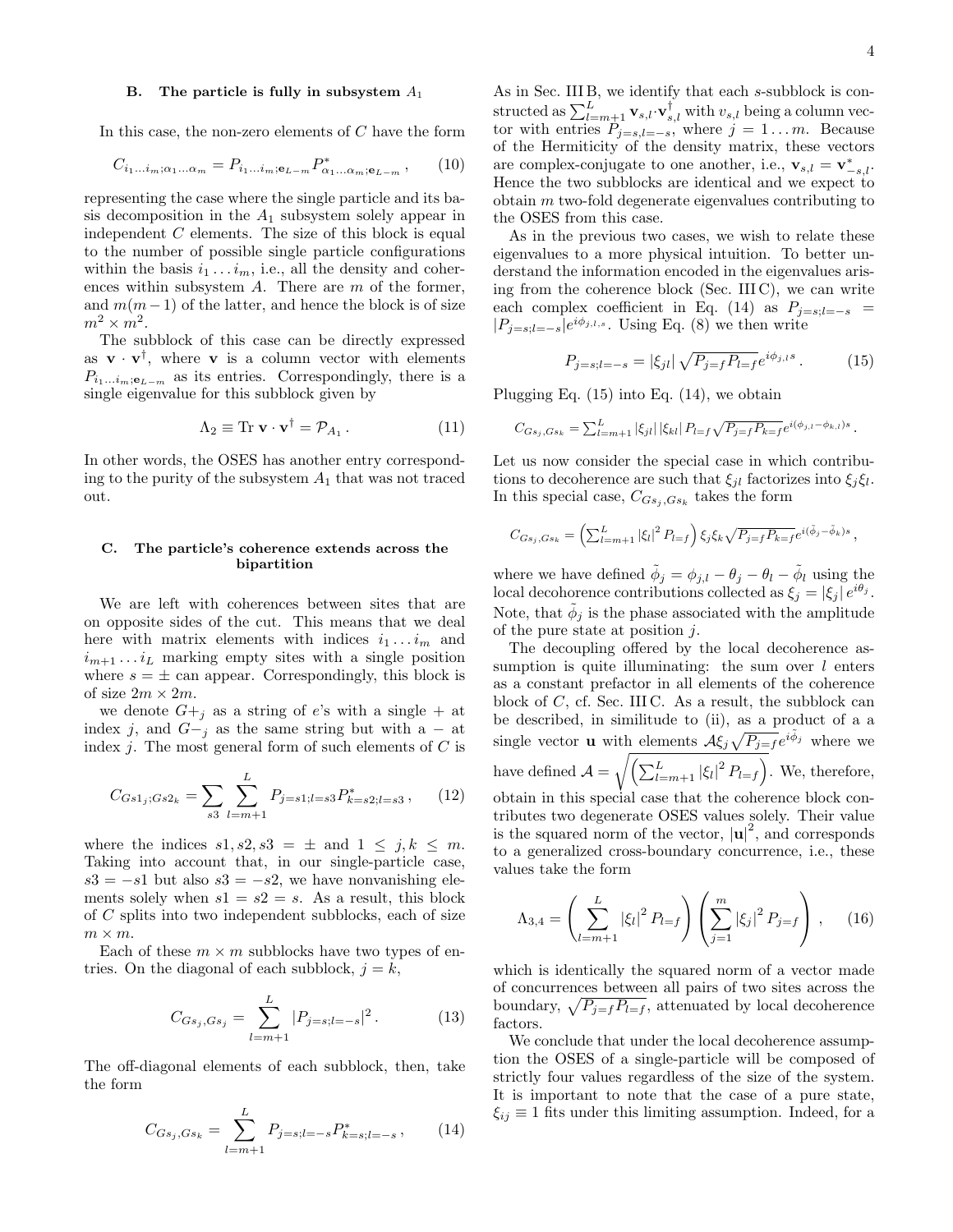single-particle pure state case, the ES has only two values (see Appendix B) and for pure states the OSES is just the tensor product of the ES with itself (c.f. Appendix B), in conjunction with our result here of having four OSES values. Deviations away from this simple case will generate additional values arising from the interplay of dissipation and the state's coherence in the block discussed in Sec. III C. Nevertheless, these deviations are usually small and we commonly observe four dominant values in the single-particle case. We have rigorously analyzed the single-particle case of the OSES. In the following two subsections we provide two intuitive examples to illustrate our result.

# IV. DEMONSTRATIONS

#### A. Example I: Charge-qubit Rabi oscillations

As we have shown above, the OSES values contain important bipartite entanglement information. In order to demonstrate the physical relevance of these values, we will start with a simple case study of a charge qubit, i.e., a single-excitation hopping between two sites. The Hamiltonian describing such a setup simply is

$$
H = -tc_1^{\dagger}c_2 + \text{h.c.},\tag{17}
$$

where  $c_1$  and  $c_2$  are the single-particle annihilation operators on sites 1 and 2, respectively. We have assumed a vanishing on-site potential and use  $t$  as the hopping amplitude.

The corresponding  $4 \times 4$  density matrix  $\rho(t)$  describing state at any time t only has a single  $2 \times 2$  non-vanishing subblock corresponding to the single particle sector:

$$
\rho^{(t)} = \begin{pmatrix} \rho_{11}(t) & \rho_{12}(t) \\ \rho_{12}^{*}(t) & \rho_{22}(t) \end{pmatrix} . \tag{18}
$$

Coupling the system to local baths that interact capacitively with the sites, we describe the system dynamics using a standard master equation in Lindblad form

$$
\partial_t \rho = -i[H, \rho] + \gamma \sum_i \left( 2\hat{n}_i \rho \,\hat{n}_i^\dagger - \{\hat{n}_i^\dagger \hat{n}_i, \rho\} \right) \,, \quad (19)
$$

where  $\hat{n}_i$  is a local density operator at site i, and  $\gamma$  is the coupling strength to the (infinite temperature) bath.

For this simple case, one can easily identify the nonvanishing coefficients  $P_{1=f} = \rho_{11}(t)$ ,  $P_{2=f} = \rho_{22}(t)$ , and  $P_{1=+,2=-} = \rho_{12}(t)$ . There is only one possible spatial bipartition and the resulting C-matrix is already diagonal with the following OSES:

$$
\Lambda_1 = \rho_{11}^2(t) \equiv n_1(t)^2, \tag{20}
$$

$$
\Lambda_2 = \rho_{22}^2(t) \equiv n_2(t)^2, \tag{21}
$$

$$
\Lambda_{3,4} = |\rho_{12}(t)|^2 = |\xi_{12}(t)|^2 n_1(t) n_2(t), \qquad (22)
$$



FIG. 2. (Color online) Plots of the OSES values (top) and respective measures (bottom) for a two-site charge-qubit case as a function of time, obtained through MPS simulations (see Appendix A). The particle is initialized on site 1. The OSES values  $\Lambda_1$ ,  $\Lambda_2$  are depicted as dotted (blue) and dashed (green) lines [cf. Eqs. (20) and (21)]. The values  $\Lambda_{3,4}$  are depicted as solid (red) lines [cf. Eq. (22)]. The resulting operator space entanglement entropy and purity measures are depicted as dashed (blue) and solid (green) lines. (a) The  $\gamma = 0$  case. (b) The  $\gamma = 0.25$  case.

where  $n_i$  is the density at site *i*. Above, we have used Eq. (8) to relate the off-diagonal density matrix elements to the diagonal ones using the decoherence prefactor  $\xi_{12}(t)$ . Consequently, while  $\Lambda_1$  and  $\Lambda_2$  follow trivially the square of the densities at the two sites (which are indeed the purity of the subsytems), the values  $\Lambda_{3,4}$  are degenerate and correspond to the square-root of the quantum state's concurrence.

In Fig. 2(a), we plot the  $\Lambda_i$  for a pure state evolution  $(\gamma = 0)$ . Whenever the particle is equally spread over the sites, the OSES values are degenerate, whereas mostly they have a "1,1,2"-degeneracy structure corresponding to squared-densities and a doubly-degenerate concurrence value. The lower panel shows the respec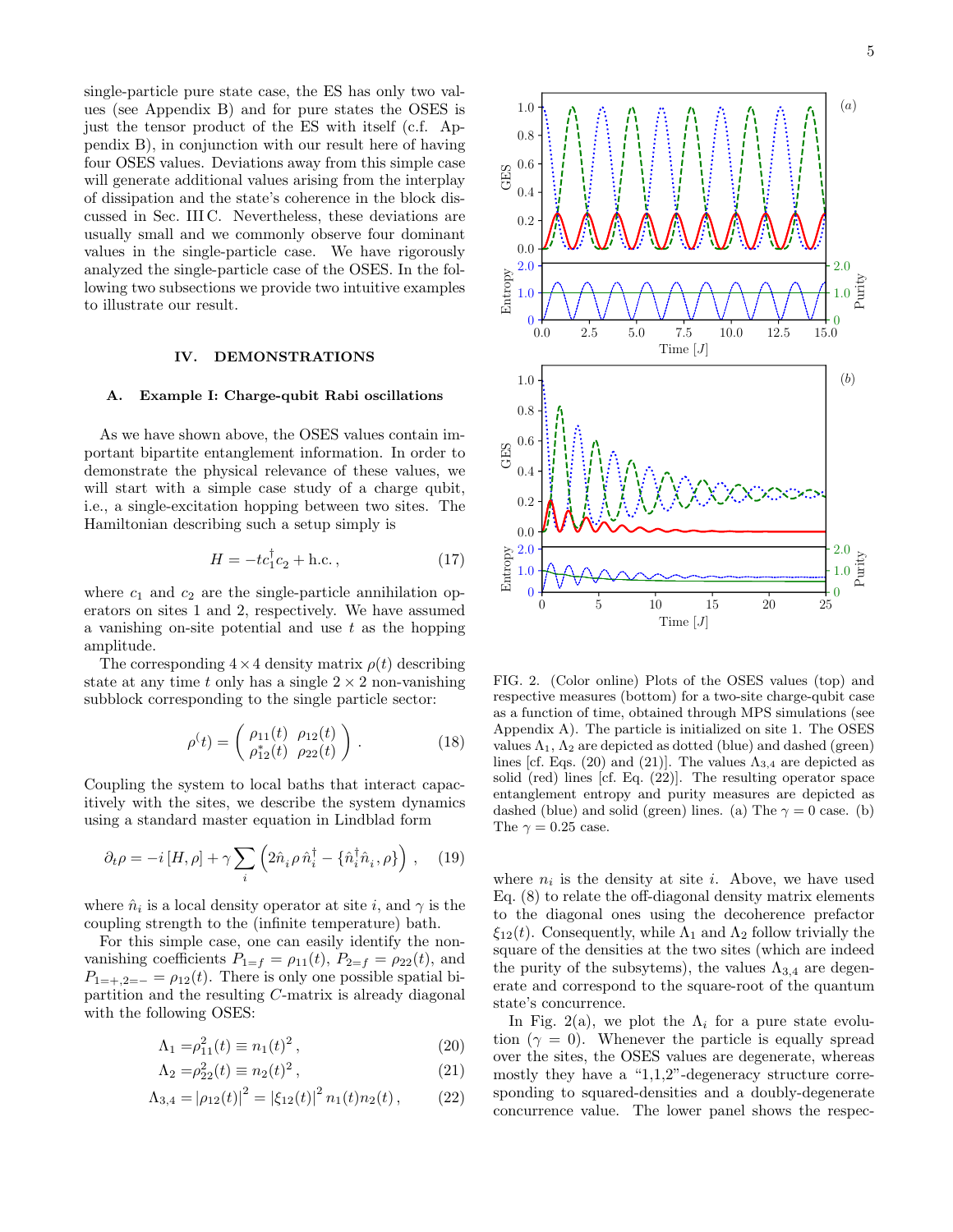tive operator space entanglement entropy and total purity computed from the OSES. In Fig. 2(b), we present the obtained OSES and respective measures for non-Hamiltonian evolution (c.f. (19), with  $\gamma = 0.25$ ). Over time, the Rabi oscillations reduce alongside a decaying concurrence towards an equal weight statistical mixture. This can also be seen in a reduction with time  $t \to \infty$  of the entanglement entropy saturates at log 2 and purity at 1/2, as expected.

It is clear that for such a simple case the four OSES values contain all the information on the single-particle density matrix on two-sites, since there are merely four elements in the density matrix in total. This simple example, however, points to a natural understanding of the bipartite information that the OSES contains, namely, we have two values that contain weights on how much of the particle is to either side of the bond and two degenerate values that correspond to the amount of cross-bond coherence.

### B. Example II: Four-site case

We now extend our demonstration to the case of a single-particle hopping across four sites. The Hamiltonian keeps its simple structure, i.e.

$$
H_{\rm eq} = -t \sum_{i=1}^{3} c_i^{\dagger} c_{i+1} + \text{h.c.}, \qquad (23)
$$

with a corresponding density matrix  $\rho(t)$  of size  $2^4$  ×  $2<sup>4</sup>$  having an effective  $4 \times 4$  non-vanishing single-particle subblock. Also in this case we couple a dephasing bath to the sites of the system, c.f. Eq. 19.

In this case, the excitation has a chance to develop a full coherent spread to either side of the central bond as well as cross-bond coherence. In other words, there are two sites to each side of the central bond, each allowing for a charge qubit. We focus here on the OSES of the central bond, and by the construction of section III we have:

$$
\Lambda_1 = n_1^2 + 2|\xi_{12}|^2 n_1 n_2 + n_2^2 \tag{24}
$$

$$
\Lambda_2 = n_3^2 + 2|\xi_{34}|^2 n_3 n_4 + n_4^2 \tag{25}
$$

which correspond to the purities of both subsystems. In this case, there are two sets of doubly-degenerate pairs of OSES entries,  $\Lambda_{3,4}$  and  $\Lambda_{5,6}$ , corresponding to cross-bond coherence. If the coherence factors  $\xi_{ij}$  were to factorize to  $\xi_{ij} = \xi_i \xi_j$  as in section III C, only two degenerate crossboundary generalized concurrence values would remain:

$$
\Lambda_{3,4} = \xi_1 \xi_3 n_1 n_3 + \xi_1 \xi_4 n_1 n_4 + \xi_2 \xi_3 n_2 n_3 + \xi_2 \xi_4 n_2 n_4.
$$
\n(26)

Due to our local coupling to the baths, we indeed find (c.f. Fig. 3) that  $\Lambda_{5,6}$  are generically much smaller than the other entries and appear as a perturbative deviation.





0.0 0.2 0.4 0.6 0.8 1.0

GES

FIG. 3. (Color online) Plots of the OSES values (top) and respective measures (bottom) for a single-particle on foursite case as a function of time. The particle is initialized on site 1, and we display the central bond OSES. The values  $\Lambda_1$ ,  $\Lambda_2$  are depicted as dotted (blue) and dashed (green) lines [cf. Eq. (24) and (25)]. The OSES values  $\Lambda_{3,4}$  and  $\Lambda_{5,6}$  are depicted as solid (red and yellow, respectively) lines. The resulting generalized entanglement entropy and parity measures are depicted as dashed (blue) and solid (green) lines. (a) The  $\gamma = 0$  case. (b) The  $\gamma = 0.3$  case.

In Fig. 3(a), we plot  $\Lambda_i$  for a pure state evolution  $(\gamma = 0)$ . We see the coherent quantum walk of the particle between the four sites reflected in the OSES. The bipartition yields an effective qubit decomposition with weights to each side of the bond: (i)  $\Lambda_1$  and  $\Lambda_2$  correspond in the pure case to the square of the total density to the left and right of the bond, (ii)  $\Lambda_{3,4}$  are a generalized concurrence across the bond, and (iii)  $\Lambda_{5,6} \equiv 0$ . In the lower part, the respective generalized entanglement entropy and total purity are computed from the OSES. In Fig. 3(b), the  $\gamma = 0.3$  case is depicted. From the OSES, we see that the local purities to each side of the bond decay to  $\sqrt{1/8}$ , symbolizing a homogeneous delocalization of the particle across the system, i.e.,  $n_i = 1/4$ . The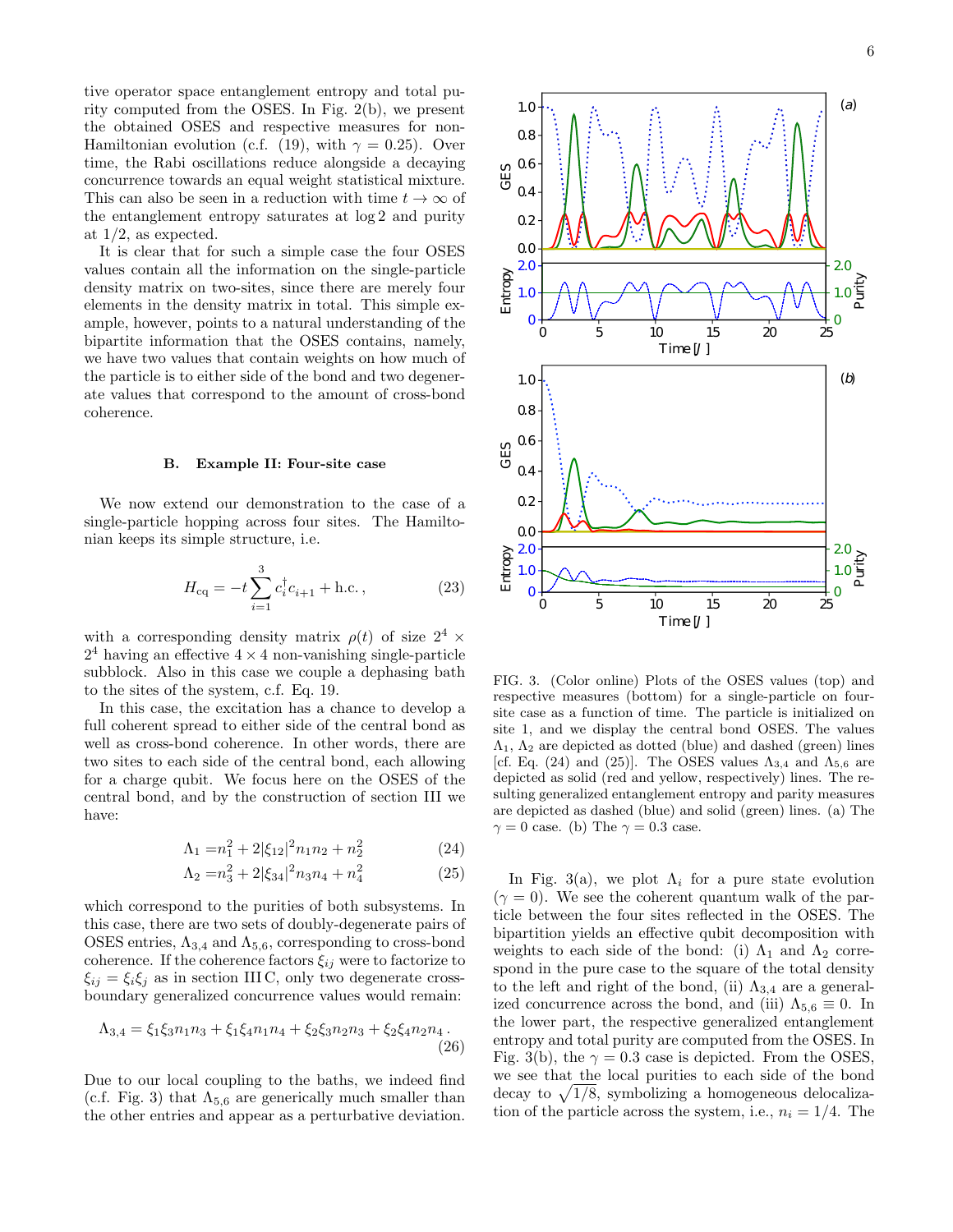cross-bond coherence is dominated by two main values that decay over time. In the limit  $t \to \infty$  the operator space entanglement entropy goes to  $(3/4)$  log 2 and purity saturates at 1/4, as expected.

# V. CONCLUSION AND OUTLOOK

In this work we study the bipartitioning of a mixed state density matrix, and obtain the eigenspectrum of the resulting reduced operator. Our procedure is analogous to that used for pure states, where the obtained eigenspectrum is referred to as the entanglement spectrum [5]. We obtain an operator space entanglement spectrum (OSES) that can be related to physical properties of the system. In particular, the OSES contains information on (i) the total purity of the system, (ii) the purity of the two subsystems, as well as (iii) the crossboundary coherence.

For the case of a mixed state density matrix with a single excitation, the bipartitioning can be performed analytically. We consider an important limiting case of local dissipation. This local dissipation ansatz directly matches both the pure state case as well as the fully decohered density matrix scenario, where only four values are sufficient to describe the state. The obtained OSES in intermediate cases of partially decohered states can be thought of perturbative corrections away from this point.

Whereas in the single-particle case the C-matrix (7) could be decomposed into three blocks, in the many-body case there will be many more blocks to be considered. Nonetheless, we expect similarities to persist. For example, the block corresponding to all particles on the left of the bipartitioning will always correspond to the purity of that subsystem. Hence, as matrix product decomposition allows for a straightforward numerical way of obtaining the OSES also in many-body cases, the knowledge of what the values encode (even without their exact analytical derivation), is then useful for simulating manybody mixed state dynamics. Unitary transformations of the basis before truncation can then help preserve these properties [11].

Last, in our analysis, we rely on the fact that the particle-number of the system is conserved in order to find a meaningful block decomposition of the C-matrix in Eq. (7). Hence, the OSES of systems where couplings between particle sectors occur are not covered in this work.

# ACKNOWLEDGMENTS

We would like to thank C. Carish, R. Chitra, M. Ferguson, M. Fischer, S. Huber and C.D. White for useful discussions on this work. We acknowledge financial support from the Swiss National Science Foundation (SNSF).

- [1] L. Amico, R. Fazio, A. Osterloh, and V. Vedral, Rev. Mod. Phys. 80, 517 (2008).
- [2] N. Laflorencie, Physics Reports 646, 1 (2016), quantum entanglement in condensed matter systems.
- [3] W. W. Ho and D. A. Abanin, Phys. Rev. B 95, 094302 (2017).
- [4] R. Horodecki, P. Horodecki, M. Horodecki, and K. Horodecki, Rev. Mod. Phys. 81, 865 (2009).
- [5] H. Li and F. D. M. Haldane, Phys. Rev. Lett. 101, 010504 (2008).
- [6] M. A. Nielsen and I. L. Chuang, Quantum Computation and Quantum Information, 10th ed. (Cambridge University Press, New York, NY, USA, 2011).
- [7] M. Zwolak and G. Vidal, Phys. Rev. Lett. 93, 207205 (2004).
- [8] F. Verstraete, J. J. García-Ripoll, and J. I. Cirac, Phys. Rev. Lett. 93, 207204 (2004).
- [9] T. c. v. Prosen and I. Pižorn, Phys. Rev. A 76, 032316 (2007).
- [10] T. Zhou and D. J. Luitz, Phys. Rev. B **95**, 094206 (2017).
- [11] C. D. White, M. Zaletel, R. S. K. Mong, and G. Refael, (2017), arXiv:1707.01506.
- [12] I. Pižorn and T. c. v. Prosen, Phys. Rev. B 79, 184416 (2009).
- [13] E. P. L. van Nieuwenburg and S. D. Huber, Phys. Rev. B 90, 075141 (2014).
- [14] F. Pollmann, A. M. Turner, E. Berg, and M. Oshikawa, Physical Review B - Condensed Matter and Materials Physics 81 (2010), 10.1103/PhysRevB.81.064439,

arXiv:0910.1811.

- [15] U. Schollwöck, Annals of Physics **326**, 96 (2011).
- [16] R. Orús, Annals of Physics  $349$ , 117158 (2014).
- [17] M. B. Hastings, Journal of Statistical Mechanics: Theory and Experiment 2007, P08024 (2007).
- [18] D. Gottesman and M. B. Hastings, New Journal of Physics 12, 025002 (2010).
- [19] N. Schuch, M. M. Wolf, F. Verstraete, and J. I. Cirac, Phys. Rev. Lett. 100, 030504 (2008).
- [20] G. Vidal, Phys. Rev. Lett. **91**, 147902 (2003).

### Appendix A: MPS implementation

A practical way of obtaining the entanglement spectrum is through the use of a matrix product state (MPS) decomposition. In MPS simulations, the coefficients of the wavefunction in a given basis  $|i_1 \dots i_L\rangle$  are replaced by a product over local matrices (for extensive reviews on the topic of MPS, we point the reader to [15, 16]):

$$
|\psi\rangle_{i_1...} = \text{Tr}\left[\Gamma_{i_1}^{[1]}\Lambda^{[1]} \dots \Gamma_{i_L}^{[L]}\Lambda^{[1]}\right]|i_1 \dots i_L\rangle. \tag{A1}
$$

In this representation, the diagonal matrix  $\Lambda^{[m]}$  contains the entanglement spectrum values for a bipartitioning between sites m and  $m + 1$ . The dimension of the matrices (called the bond dimension) is what limits the num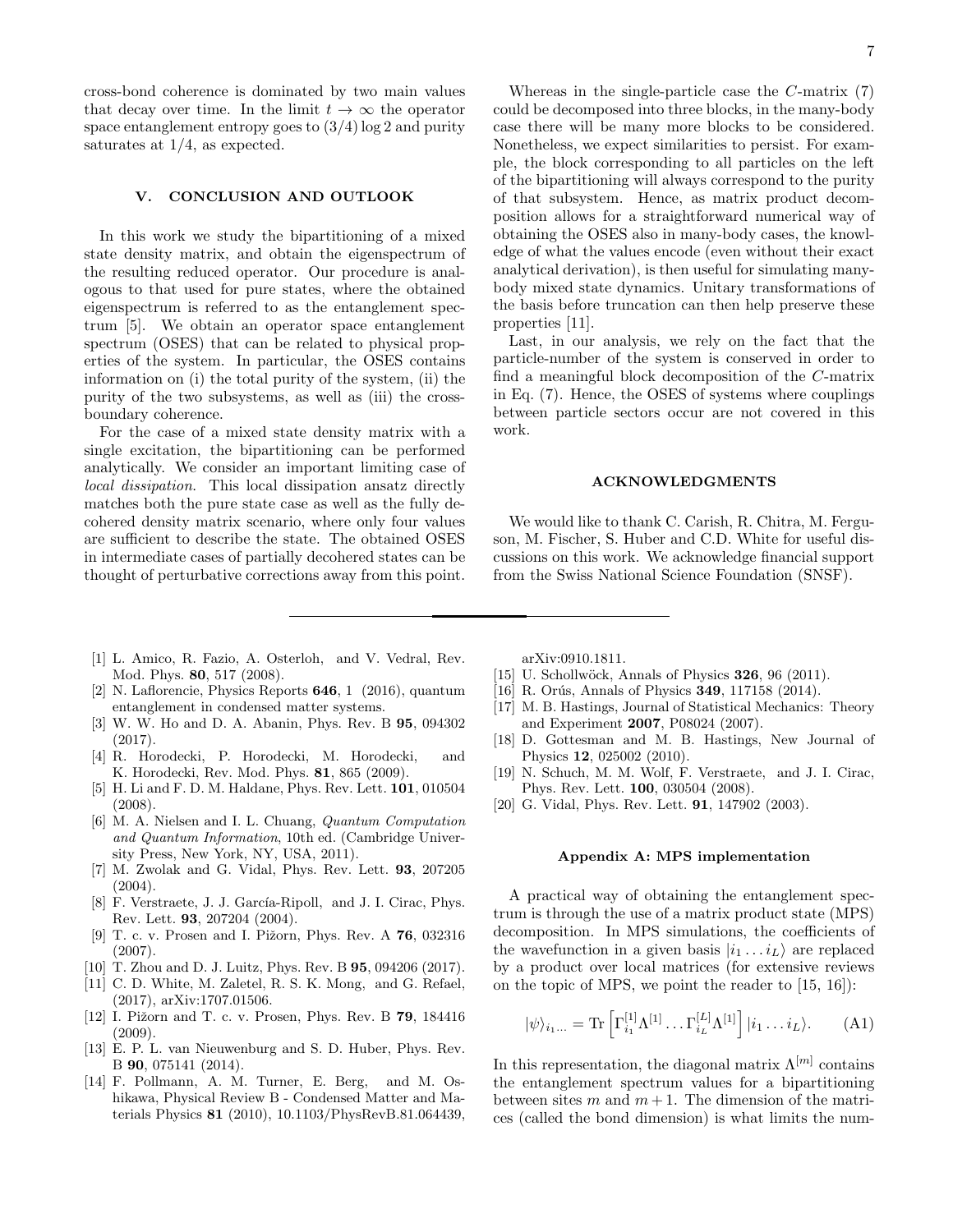ber of independent coefficients that can be constructed, and hence controls the level of the approximation of the MPS [17–19]. We remark that such a representation of an arbitrary wavefunction can be exact as long as the size of the local matrices is chosen large enough [20]. In the current case of our single-particle analysis, the use of MPS methods is uncalled for. They provide, however, a straightforward extension to the multi-particle case.

Algorithms such as DMRG or TEBD are designed to find the set of  $\Gamma_{i_n}$  and  $\Lambda^{[n]}$  matrices for which the MPS best approximates the actual wavefunction of the system. Instead of considering pure states, we may construct an MPS of the vectorized density matrix  $|\rho\rangle$  of Eq. (3) as in Ref. [7]. The corresponding  $\Lambda^{[n]}$  matrices then correspond to the Schmidt values of Q when bipartitioned at n, which themselves are equal to the square roots of the eigenvalues  $\Lambda_i$  of  $Q_{A_1}$ . These values can be directly interpreted as the OSES, with the additional remark that in standard TEBD algorithms they are typically normalized such that  $\sum_i \Lambda_i^2 = 1$ . In the above, we have taken out this normalization factor so that instead this sum equals the purity of the state. For the computation of any observables this normalization factor should of course be included.

#### Appendix B: Single-particle entanglement spectrum

In this Appendix we derive the expressions for the entanglement spectrum in 1D systems containing a singleparticle. It serves as a step to the full proof in the case of the mixed state.

Consider a system of  $L$  sites, where the local basis states are  $|0\rangle$  and  $|1\rangle$ . Let us denote the first  $L/2$  sites as subsystem  $A$  and the last  $L/2$  sites as subsystem  $B$ . We introduce the single particle basis states for each of the halves as

$$
|n\rangle_A = \bigotimes_{i=0}^{L/2-1} |\delta_{in}\rangle
$$
, and  $|n\rangle_B = \bigotimes_{i=L/2}^{L} |\delta_{in}\rangle$ . (B1)

The full single particle basis states can then be spanned by the states

$$
|n\rangle = \theta\left(n < \frac{L}{2}\right)|n\rangle_A \otimes |0\rangle_B + \theta\left(n \ge \frac{L}{2}\right)|0\rangle_A \otimes |n\rangle_B,
$$
\n(B2)

where  $|0\rangle$  denotes a tensorproduct of only the  $|0\rangle$  basis states on the respective subsystems. Even though the expression in Eq. (B2) looks like a superposition, these basis states are all pure product states due to the Heaviside  $\theta$ -function.

The partial trace over subsystem  $B$  of the density matrix  $\rho = \sum_{n,m} |n\rangle\langle m|$  can now be performed as

#### $\text{Tr}_{B}\rho = \sum$ α n m  $B\langle\alpha|\rho|\alpha\rangle_B + B\langle\mathbf{0}|\rho|\mathbf{0}\rangle_B$  (B3)

$$
= \sum_{\alpha \, n \, m} c_n c_m^* \left[ \theta \left( n, m \ge \frac{L}{2} \right) |0\rangle_A \langle 0| \langle \alpha | n \rangle_B \langle m | \alpha \rangle_B + \theta \left( n, m < \frac{L}{2} \right) |n\rangle_A \langle m| \right] \tag{B4}
$$

$$
=\sum_{\alpha=L/2}^{L} |c_{\alpha}|^2 |\mathbf{0}\rangle_A \langle \mathbf{0}| + \sum_{i=0}^{L/2-1} |c_i|^2 |\psi\rangle_A \langle \psi|,
$$
\n(B5)

where in the last step,  $|\psi\rangle$  is a normalized wavefunction corresponding to  $\sum_{i\in A} c_i |i\rangle_A$ . Hence the partial traced density matrix consists of two blocks, each with a single eigenvalue. These eigenvalues,  $\lambda_1 = \sum_{\alpha=L/2}^{L} |c_{\alpha}|^2$ and  $\lambda_2 = \sum_{i=0}^{L/2-1} |c_i|^2$ , correspond to the total density of subsystems B and A respectively. Notably, for the pure state case the partial-trace procedure generates two independent subblocks. For the mixed case, an extra sub-

block will appear that corresponds to possible coherences of the particle across the bipartioning.

# 1. Relation to OSES

For a pure state, we compare the MPS coefficients  $\text{Tr}\left[\Gamma_{i_1}^\sharp \lambda^{[1]\sharp}\dots\Gamma_{i_L}^\sharp \lambda^{[L]\sharp}\right]$  of a density matrix  $|\rho\rangle$  to those obtained from  $|\Psi\rangle\langle\Psi|$ :